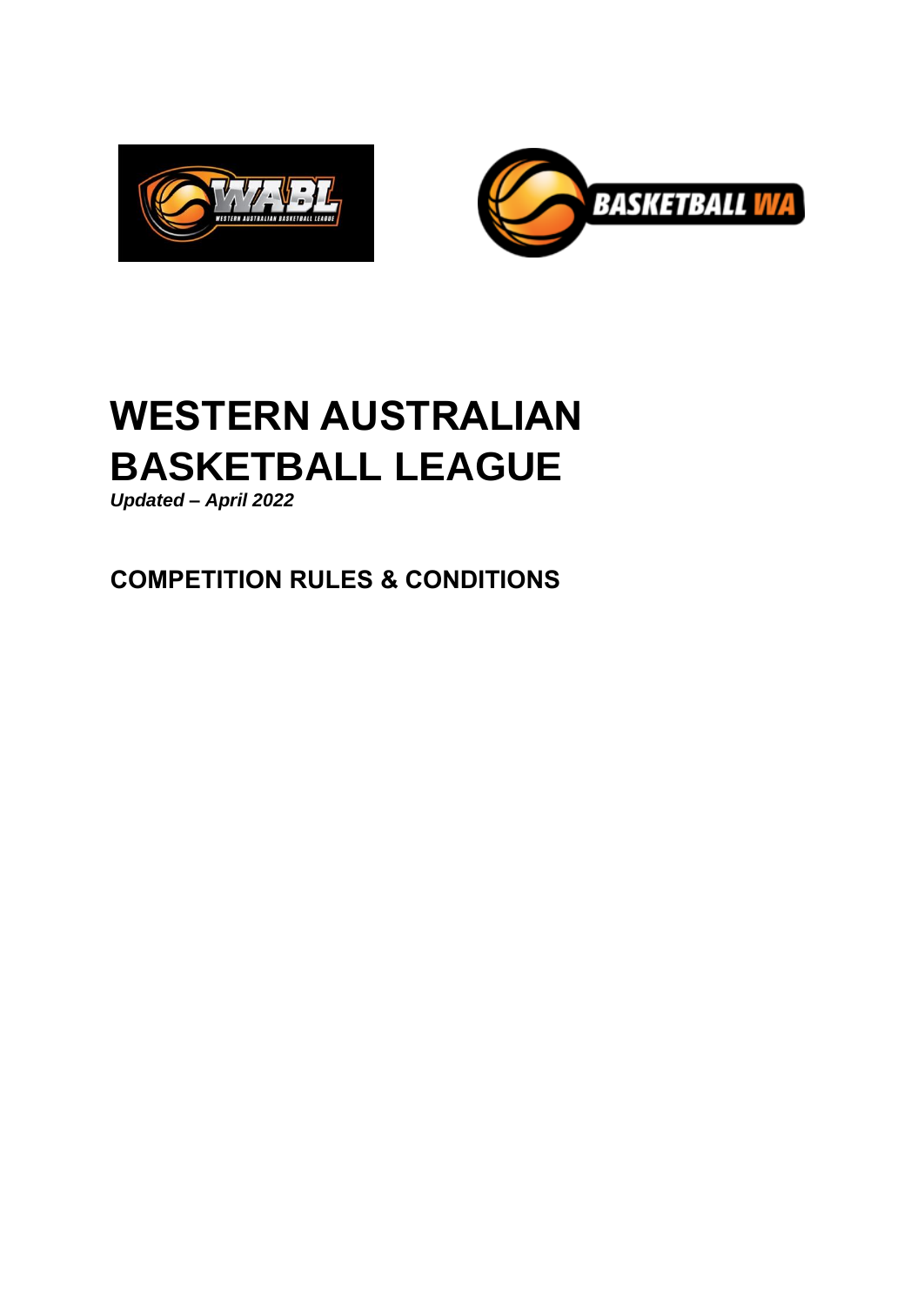# **Contents**

# **COMPETITION RULES & CONDITIONS**

| 1.0                                                   |                                                     |  |
|-------------------------------------------------------|-----------------------------------------------------|--|
| 2.0                                                   |                                                     |  |
| 3.0                                                   |                                                     |  |
| 4.0                                                   |                                                     |  |
| 5.0                                                   |                                                     |  |
| 6.0                                                   |                                                     |  |
| 7.0                                                   |                                                     |  |
| 8.0                                                   |                                                     |  |
| 9.0                                                   |                                                     |  |
| 10.0                                                  |                                                     |  |
| 11.0                                                  |                                                     |  |
| 12.0                                                  |                                                     |  |
| 13.0                                                  |                                                     |  |
| 14.0                                                  |                                                     |  |
| 15.0                                                  |                                                     |  |
| 16.0                                                  |                                                     |  |
| 17.0                                                  |                                                     |  |
| 18.0                                                  |                                                     |  |
| 19.0                                                  |                                                     |  |
| 20.0                                                  |                                                     |  |
| 21.0                                                  |                                                     |  |
| 22.0                                                  |                                                     |  |
| 23.0                                                  |                                                     |  |
| 24.0                                                  |                                                     |  |
| 25.0                                                  |                                                     |  |
| 26.0                                                  |                                                     |  |
| 27.0                                                  |                                                     |  |
| <b>Games Controller Duty Statement</b>                |                                                     |  |
| Under 14 National Club Championships Nomination Rules |                                                     |  |
|                                                       | Guidelines for the use of videos and stills cameras |  |
| Match Result Protest Procedure                        |                                                     |  |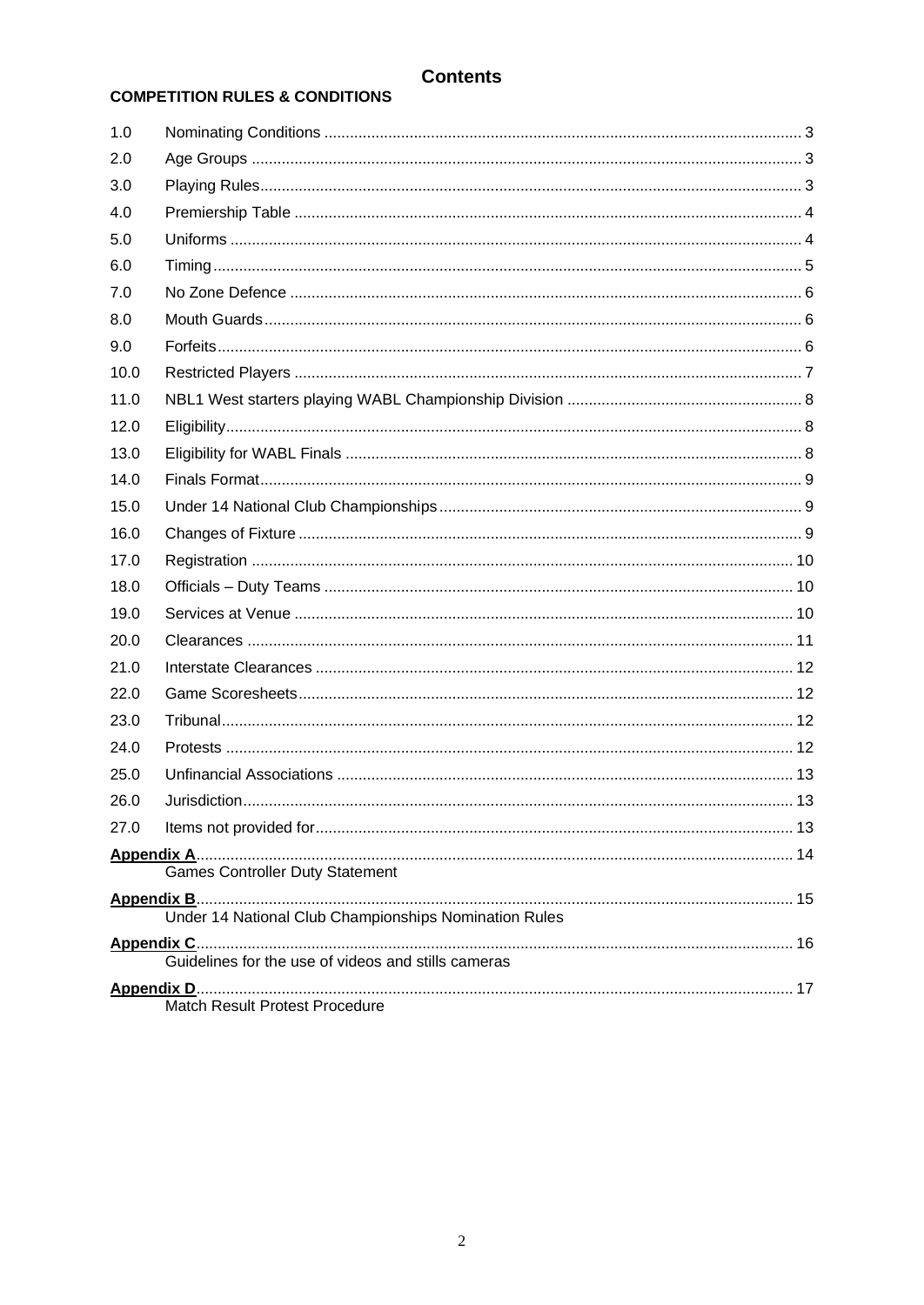# **1.0 Nominating Conditions**

All Associations must be affiliated and financial members of Basketball WA.

All Associations participating in the Western Australian Basketball League (WABL) must abide by the rules and regulations as set by Basketball WA.

All players must be registered with their Association and their details submitted to Basketball WA in the prescribed method.

All Coaches and Managers must be registered with their Association and have a Working with Children Check that will be current for the whole of the calendar year of the competition which must be submitted to Basketball WA.

All Associations must nominate a Games Controller and a Referees Co-ordinator to assist with the WABL competition.

All Associations must supply a competent Level One accredited referee for all games above Under 16.

# **2.0 Age Groups**

2.1 Associations must endeavour to nominate as many teams as possible within the available Age Groups which are:

Male: Under 12, Under 14, Under 16, Under 18, Under 20 & Mens Female: Under 12, Under 14, Under 16, Under 18 & Womens

- 2.2 Under 18 Champ Boys, Under 18 2 Boys, Under 18 Girls and Under 20 Boys, as well as at least two teams within the graded Under 12 Boys & Girls, Under 14 Boys & Girls and Under 16 Boys & Girls are compulsory Age Groups and must be nominated in order for the Association to compete in the WABL competition.
- 2.3 Once the official fixtures for all have been completed and distributed, Associations will be fined if they choose to withdraw any teams. **Associations cannot compete unless they have fourteen (14) teams.**

# **Withdrawal of a team after official fixtures distributed \$500.00**

#### **3.0 Playing Rules**

The WABL competition shall be conducted under the playing rules of FIBA with modifications as outlined below or where applicable.

- 3.1 WABL will not adopt the following rule changes:
	- Article 37 disqualifying foul a player shall be disqualified when he is charged with two (2) unsportsmanlike fouls.
	- Article 38 technical foul falling down to fake a foul.
	- Article 46.12 Be authorised to approve and use the technical equipment, if available, to decide, before he signs the scoresheet, if a last shot at the end of each period or any extra period during playing time.
- 3.2 WABL rule change:
	- Article 37.2.2 a disqualified player, under the age of 18 years, must remain on the team bench under the supervision of the Manager and or the Coach. At the end of the game the player should be escorted from the court by coach, manager or parents.
	- Article 2.4.4 three-point field goal area All age groups Under 16 and above will use the "new FIBA three-point line". All age groups Under 14 and below will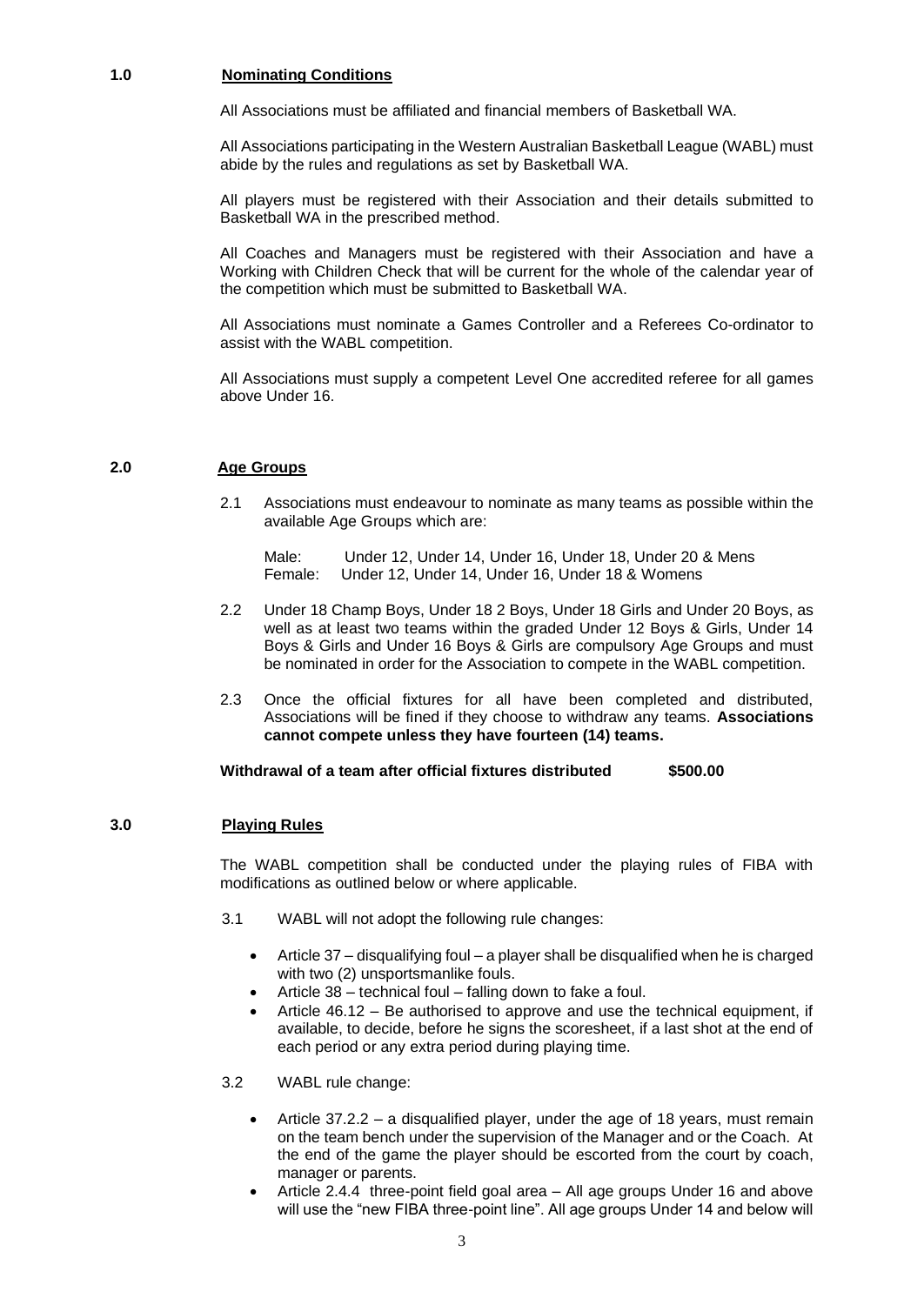use the "old FIBA three-point line." Any courts without new FIBA markings, will continue using the "old three-point line".

• Article 29 – In the Under 14 age group, the 24 second shot clock is not to commence until the offensive team is in their front court (i.e. whenever a player gains control of a live ball in their team's front court, their team must attempt a shot for a field goal within 24 seconds.) The 8 second restriction in the back court would remain.

# **4.0 Premiership Table**

- 4.1 The team that has scored the greater number of points at the end of the game shall be the winner.
- 4.2 If the score is tied at the end of playing time for the fourth period, the game shall continue with as many extra periods of five minutes as is necessary to break the tie.
- 4.3 The premiership table is formulated upon a win/loss basis. Where a competition utilises BYE rounds, a regular season BYE is considered a win.
- 4.4 In the event of teams having an identical win/loss records, final positions will be determined upon the percentage difference in points scored between the teams when they played each other.
- 4.5 If teams that have identical win/loss records are still equal on percentage points scored between them, then the overall points percentage will be used to separate the teams.

# **5.0 Uniforms**

- 5.1 All players must warm up and play in the correct, registered uniform. Non-Registered uniforms cannot be worn.
- 5.2 The playing uniform for each Association must be photographed front and back and submitted to Basketball WA prior to the start of the season.
- 5.3 Any changes to the registered uniform must be lodged with Basketball WA for approval.
- 5.4 Uniforms consist of playing singlet, playing shorts (must not extend past the knee cap and must be without pockets), warm-up top and tracksuit as endorsed by the Associations and approved by Basketball WA.
- 5.5 Under garments (including skins) can only be worn in accordance with FIBA regulations. All under garments must be black, white or of the same dominant colour as the playing uniform. Under garments under shorts may extend below the length of the shorts, provided they are skin tight. Under garments under the playing top must be in a vest/singlet style, with no sleeves.
- 5.6 Hats are not permitted to be worn by players or coaches.

#### **Failure to comply, \$50.00 fine**

- 5.7 Any player who is not clothed in the team's approved registered uniform is not eligible to play.
- 5.8 Uniform Numbers:
	- Numbers must be on the back of the playing singlet and no less than 20cm tall and on the front of the singlet no less than 10cm tall. (All numbers shall not be less than 2cm wide).
	- In accordance with the FIBA rules, teams may only use numbers 0, 00 and 1 to 99.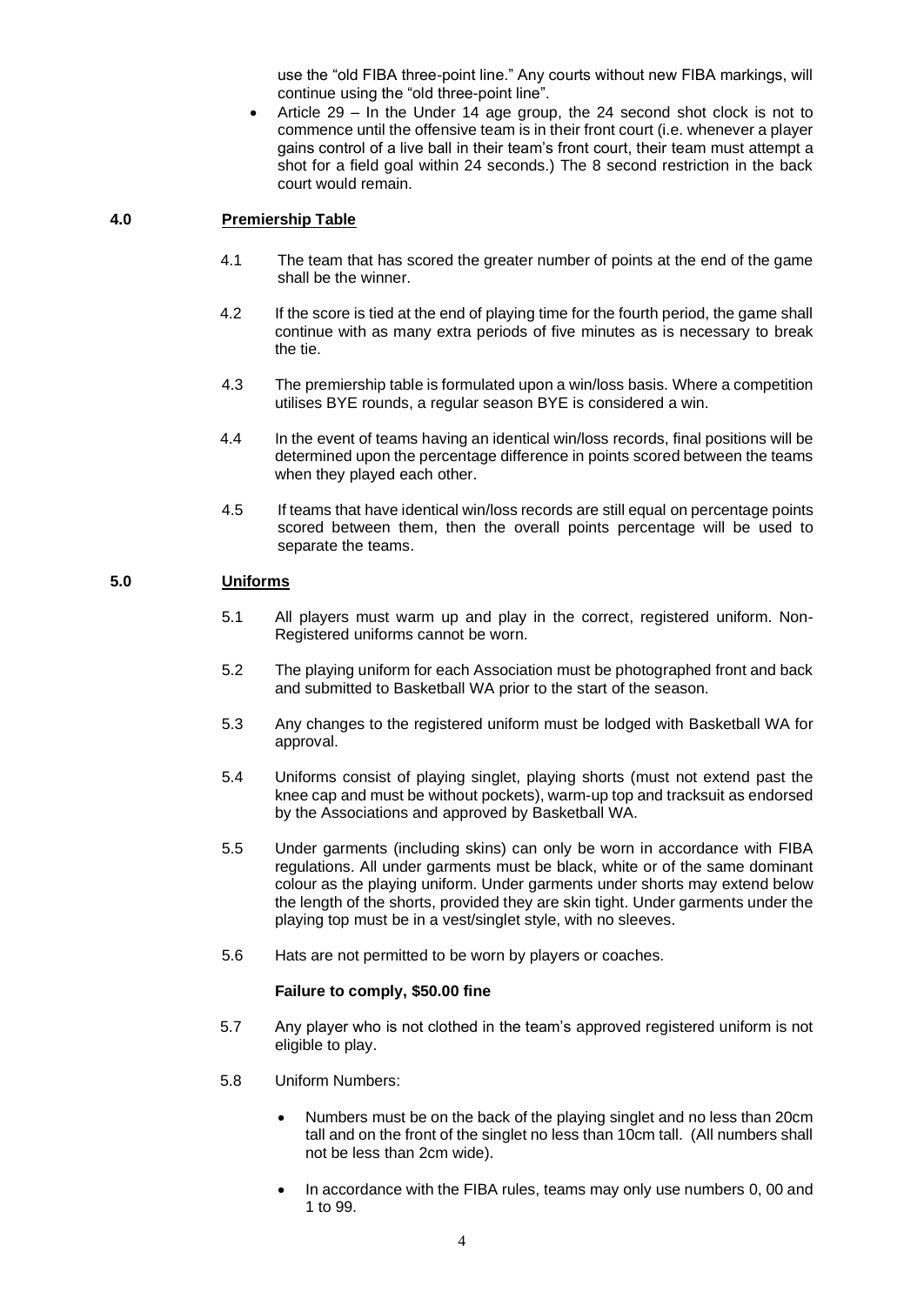- Players on the same team shall not wear duplicate numbers
- No sponsorship, manufacturers or Association logos, names or player names to infringe on the playing number
- Where uniform colour clashes occur, it is the responsibility of the Home team to ensure a clash set is acquired and worn.
- Any player whose number is not in accordance with these requirements shall not be eligible to play.

#### 5.9 Advertising:

- The WABL logo shall be placed on the right-hand leg of the shorts and right breast of the singlet of all playing uniforms.
- Excluding the uniform number, only one line (maximum height 8cms) may appear on the back of the shirt for either a, team name, players name or advertising.
- Association name or logo of the team must appear on the front written in 1 line (max 8 cms) or 2 lines (max 6 cms each).
- Team logos:
	- a) On the front of shirt must not exceed: 25cmin width x 25 cm length
	- b) On the front of shorts must not exceed: 12cmW x 12cmL
- Manufacturer's logo or advertising (on front of shirt or shorts) must not exceed 12cm in width x 12cm in length.
- 5.10 All coaches, team managers, referee coaches and referee co-ordinators must wear appropriate attire including their Association shirt, long pants or dress short and suitable footwear (no thongs) at all times.

#### **Failure to comply, \$50.00 fine**

- 5.11 All Basketball WA appointed officials (Games Controller & Referee Coaches) must wear Basketball WA approved clothing.
- 5.12 All Referees must wear appropriate attire including a Basketball WA issued referee shirt *(Black & White for Level 1 or higher or Basketball WA issued Green shirt for junior referee's)* with current league sponsorship displayed, long black pants and fully enclosed, non-marking shoes when refereeing.
- 5.13 All of the above shall be controlled by the Basketball WA Games Controllers & Referee Co-ordinator.

#### **6.0 Timing**

- 6.1 There shall be a warm-up period of not less than ten (10) minutes. The half time interval will be ten (10) minutes except for under 12 and under 14 Age Groups where the half time interval shall be five (5) minutes.
- 6.2 For all age groups Under 16 and above, WABL games will consist of four quarters of ten (10) minutes each, fully timed, with a ten-minute break at half time, and a two (2) minute break at the end of the first and third quarter.

For the under 12 and under 14 Age Groups, WABL games will consist of four quarters of eight (8) minutes each, fully timed, with a five-minute break at half time and a two minute break at the end of the first and third quarter.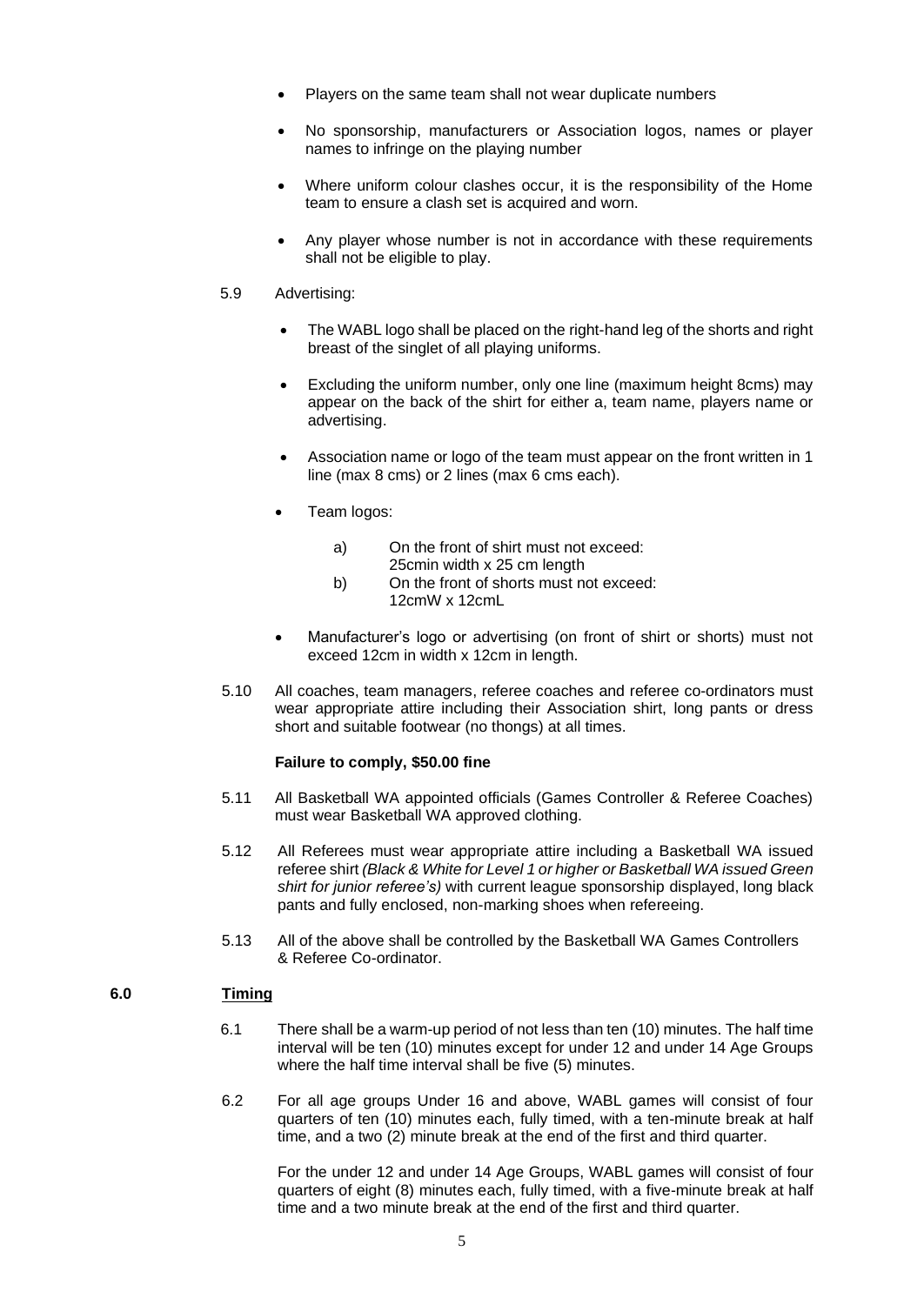- 6.3 Each team is allowed two charged time outs at any time in the first half (first and second quarter). Three (3) charged time outs are permitted in the second half (third and fourth quarter). An additional time out is allowed in any extra period.
- 6.4 If the game is drawn at the conclusion of the playing time for the fourth period a two-minute break will be taken before the game continues for a five minutes extra playing period. This will continue until a result is achieved.
- 6.5 The team's fouls will continue from the last quarter.
- 6.6 The home team is responsible for supplying the time keeper and the away team shall provide the scorer.
- 6.7 Each home venue shall have at least one court with an operational 24 second shot clock.
- 6.8 The 24 second shot clock is to be operated for the divisions 14CH, 16CH, 18CH, 20CH and CHM/CHW. These age groups shall be rostered to play on a court with a 24 second timing device where possible throughout the season.
- 6.9 The 24 second shot clock operator for each Champ game will be sourced by the WABL Shot Clock Coordinator, based on Association nominations.
- 6.10 Team members and their equipment are required to vacate the player's bench completely within a reasonable time after the conclusion of the match.

# **Failure to comply with rules 6.6 and 6.7 will result in a \$50.00 fine per infringement.**

# **7.0 No Zone Defence**

- 7.1 All Under 12 and Under 14 Age Groups will play no zone defence in the back court. i.e. All players must play man to man defence.
- 7.2 If an opposition coach believes a zone is being played, he/she should consult with the referee coach or games controller. The Games Controller and/or the Referee Co-ordinator will observe the game, determine whether a zone is being played or not and advise if a technical foul should be awarded and appropriate penalty applied.
- 7.3 The Basketball Australia Zone Busters manual is to be used for all Under 12 & 14 WABL Games.

#### **8.0 Mouth Guards**

- 8.1 It is compulsory for players in the Under 12's to Under 18's age groups (inclusive) to wear a mouthguard when playing games in the WABL competition.
- 8.2 If a player is not wearing a mouth guard he/she is not permitted to enter the court.
- 8.3 Only players with written medical advice that has been approved by BWA will be exempt from 8.1.
- 8.4 All players in the Under 20 and Open Age Groups are encouraged to wear a mouthguard while playing.
- 8.5 The referees will be responsible for the enforcement of this rule. Team Coaches and Managers are to ensure all players subbing in are wearing a mouthguard.

#### **9.0 Forfeits**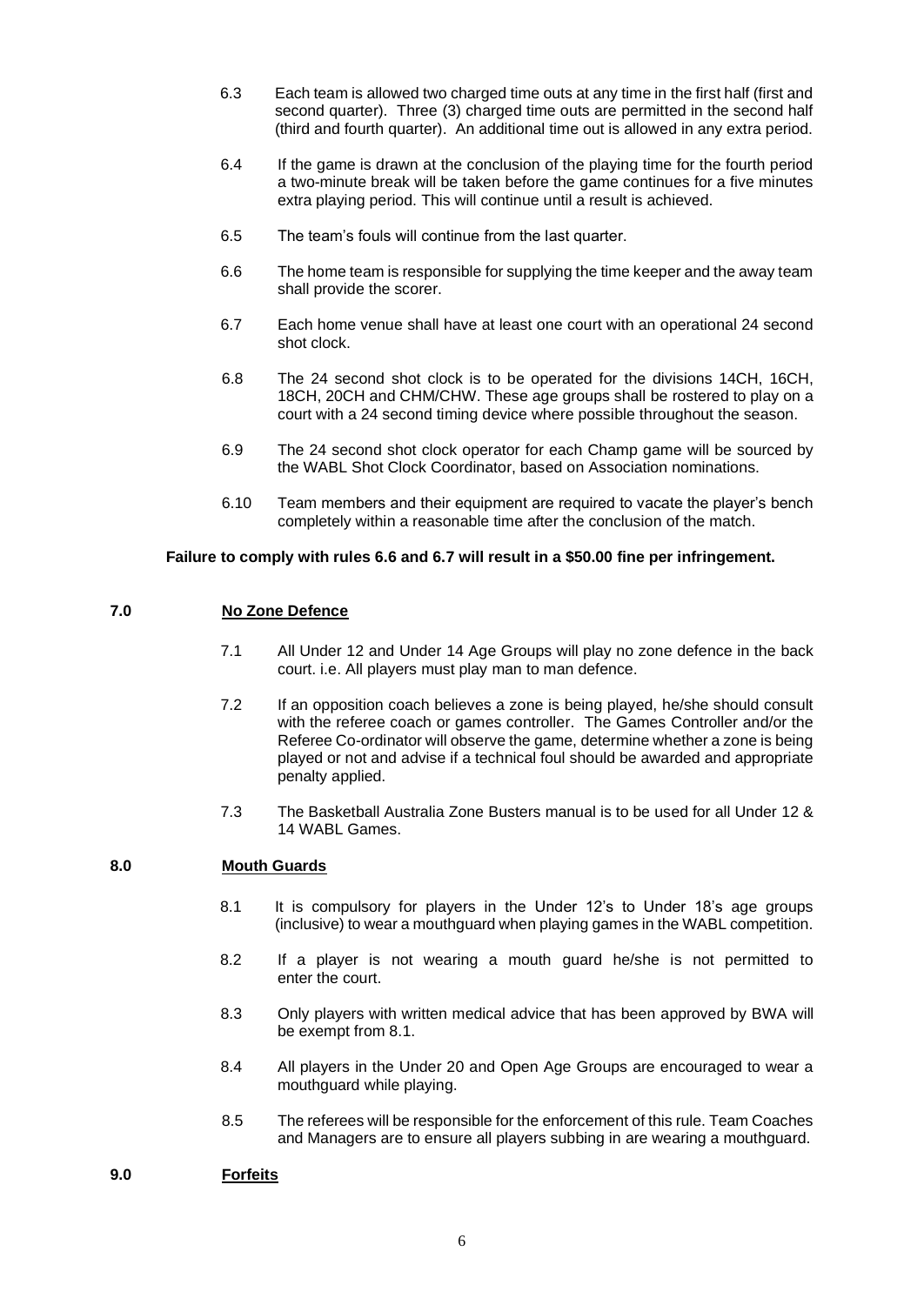- 9.1 A forfeit occurs when insufficient players attend by the required time, which is ten minutes after the scheduled start time.
- 9.2 A minimum of five (5) players must be present before a team is permitted to commence a match.
- 9.3 In graded competitions, a maximum of ten (10) players can play for their team in each game. In all other competitions, a maximum of twelve (12) players can play for their team in each game. U14 Touring teams may apply for exemption to the WABL Administrator in writing no later than two weeks prior to the season commencing.
- 9.4 A substitute player arriving late may play in the match provided that they are a registered player to that team on the scoresheet or scoring device, prior to the game commencing. If any player is not physically present by the end of the game, their name must be removed from the scoresheet or scoring device.
- 9.5 When a team is not required to attend due to a forfeit by opponents, all of the registered players for the non-forfeiting team will be credited with having played that game.
- 9.6 In the case of a forfeit occurring on the game day, the home venue will be responsible for the payment of referees. If it is a visiting team that forfeits, the team will be invoiced by Basketball WA and the money reimbursed to the home association to cover referee payments.

# **Forfeiting teams will be fined:**

| <b>Basketball WA notified Wednesday to Friday</b> | \$150.00 |
|---------------------------------------------------|----------|
| <b>Basketball WA notified Saturday</b>            | \$250.00 |
| Un-notified forfeit or notified Sunday            | \$500,00 |

*NOTE: If any team forfeits on a third occasion, the club may be required to meet with Basketball WA and provide a legitimate justification for the team to remain in the WABL competition.*

**See 12.5 for COVID-related player movement and subsequent actions.**

# **10.0 Restricted Players**

- 10.1 Each club shall be limited to no more than two (2) players per team who are not eligible to represent the Australian National Team in the Main Official Competition of FIBA, pursuant to all FIBA regulations as determined from time to time. These players will be known as "Restricted Players".
- 10.2 Players may apply to Basketball WA to revoke their restricted classification by:
	- providing to the Basketball WA office a certified copy of his/her Australian Citizenship Certificate, or
	- permanently living in Australia before their 15<sup>th</sup> birthday.
	- upon written application stating exceptional circumstances.
- 10.3 No NBL1 West Restricted Player is eligible to play in the WABL unless that player has been on the NBL1 West "Injured List". This eligibility will cease once the Restricted Player's name has been reinstated on the NBL1 West playing list.
- 10.4 Approval must be received from the Basketball WA office before the restricted player takes the court in a WABL game.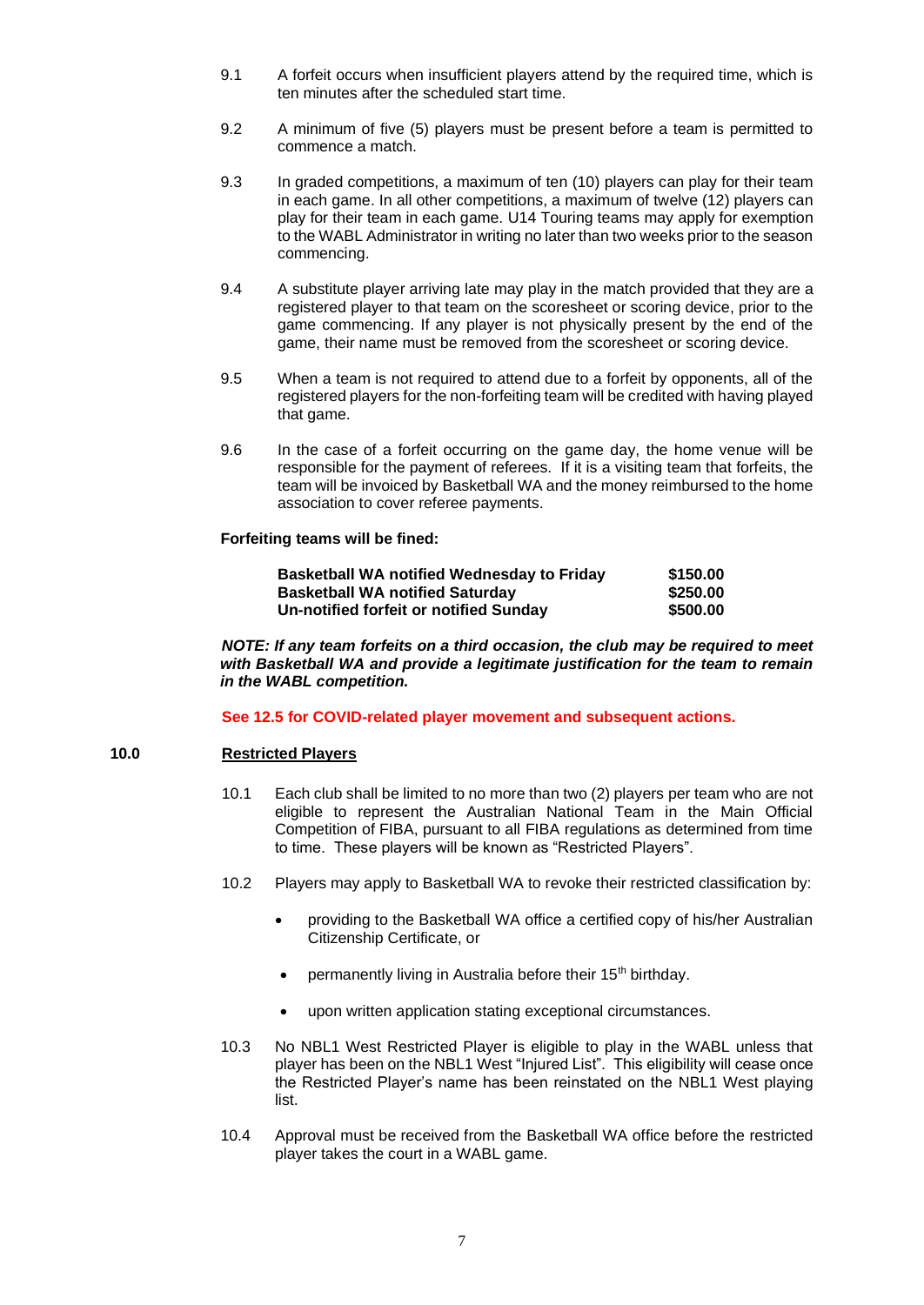#### **11.0 NBL1 West starters playing WABL Championship Division**

11.1 A female player over the age for WABL Under 18 competition or a male player over the age for WABL Under 20 competition that starts in the immediate past NBL1 West game for their club is ineligible to play in a WABL Championship Men's/Women's game (former D-League/Division 1).

#### **Playing an ineligible player, game deemed a forfeit \$100.00**

# **12.0 Eligibility**

- 12.1 All players must be under age as at  $31<sup>st</sup>$  December in the year of the competition.
- 12.2 A player can play in the qualifying games of one or more age groups in WABL provided they meet the age criteria.
- 12.3 After 4 weeks of the competition have elapsed, there may be no switching of players between teams within any age group.
- 12.4 Player Movement

If due to injury or illness a team should have less than eight (8) players available, a player from a lower graded team from the same association and age group may play with written approval from BWA.

Medical certificates must be supplied to the WABL Administrator for all unavailable players before approval can be granted.

Any player is limited to a maximum of three (3) games with the higher team.

- 12.5 If the application of 12.4 is related to COVID and fill-ins are not achievable, a club can request a game be rescheduled OR clubs can agree to not replay the game and it will be recorded as a washout with each team granted 1 point on the ladder.
- 12.6 If the team plays an ineligible player it is deemed to have forfeited on the day. Forfeit penalties will apply.
- 12.7 Any uncleared player will be deemed ineligible.
- 12.8 A maximum of ten (10) players may participate in all **graded** WABL age groups. A maximum of twelve (12) players may participate in all other WABL age groups. All participating players must be listed on the scoresheet.

#### **Playing an ineligible player, game deemed a forfeit \$100.00**

# **13.0 Eligibility for WABL Finals**

- 13.1 To be eligible to play for any team in the WABL finals, a WABL player must have played at least a third of all qualifying games for that team during the season.
- 13.2 To be eligible to play for Championship Men's or Women's team in the WABL finals, a NBL1 West player must have played in five (5) qualifying games prior to the NBL1 West finals commencing.
- 13.3 If for any reason a player does not qualify by completing the required games, he/she may petition Basketball WA three (3) weeks prior to the finals starting to waive this restriction.
- 13.4 Injured players may register as having participated in a game provided a medical certificate is submitted to Basketball WA within fourteen (14) days of the injury. NBL1 West injury certificates will be acceptable.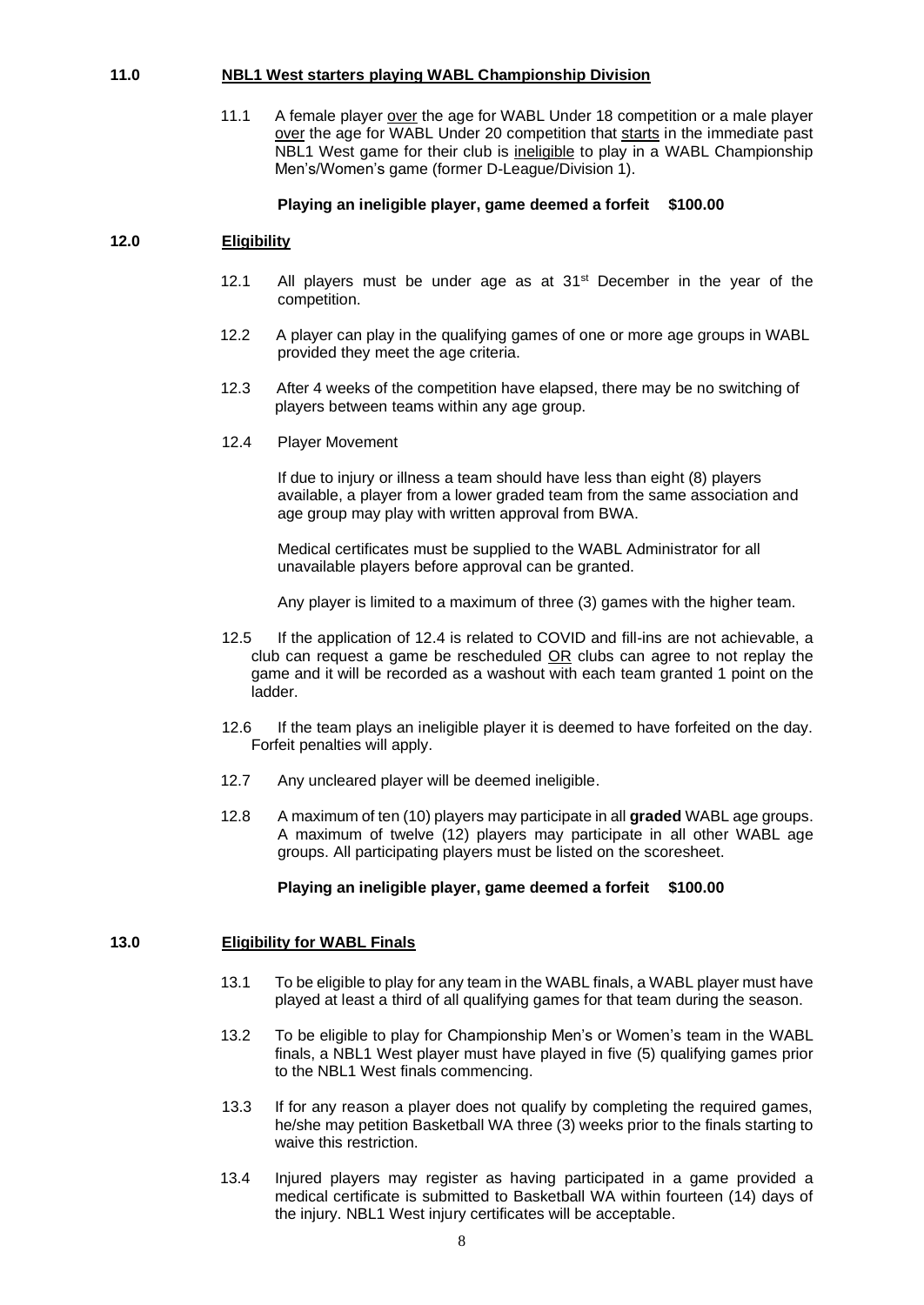- 13.5 Any WABL player who has a state or national commitment, for basketball, (Basketball WA state teams, AIS and Australian camps/competitions) will be registered as having played in the WABL competition for the dates they are unavailable in Western Australia provided they are granted approval by BWA.
- 13.6 A player's name on the scoresheet shall be sufficient proof that he/she has represented that team for that game. The Games Controller for each game is responsible to ensure that all players named on the scoresheet are present and suitably attired to take part in the game.
- 13.7 If a team is found to have played a player who has not qualified to play finals, the team will automatically forfeit the game and be fined accordingly.

# **Playing an ineligible player, game deemed a forfeit \$100.00**

- 13.8 For the purpose of this rule, it shall be the responsibility of all affiliated Associations to carefully assess the eligibility of players before permitting them to participate in the final series.
- 13.9 Basketball WA will send a complete list of eligible players on the Monday following the last round of competition. Approximate records are displayed on the WABL website all season.
- 13.10 Any protest or dispute concerning the eligibility of a player to participate in a final series shall be referred to Basketball WA and dealt with as a matter of urgency.

# **14.0 Finals Format**

- 14.1 Team finishing top of their Division at the end of the WABL regular season will be the Minor Premiers for that Division.
- 14.2 Teams winning the WABL Grand Final will be the WABL Champions for that Division.
- 14.3 The finals structure will follow the format as determined by Basketball WA each year.
- 14.4 Generally, the Finals Format will consist of Three Weeks of Finals with the top six teams in each division participating.
	- Week One (Qualifying Finals) 3v6 and 4v5 (1&2 BYE)
	- Week Two (Semi-Finals) 1v *Winner 4v5* & 2v *Winner 3v6*
		-
		- Week Three (Grand-Finals) Winners Semi Finals

#### **15.0 Under 14 National Club Championships**

15.1 The three places for each gender will be determined by a qualifying tournament open to all Basketball WA affiliated associations. The Top 3 teams from this tournament will be the WA representatives for the current year.

#### **See Appendix B for full rules.**

#### **16.0 Changes of Fixture**

- 16.1 As a general rule, fixture dates and times will not be changed unless there are compelling reasons. Any reschedule fixtures must be played within fourteen (14) days or as agreed to by Basketball WA
- 16.2 Applications must be made in writing to the WABL Administrator to approve any change.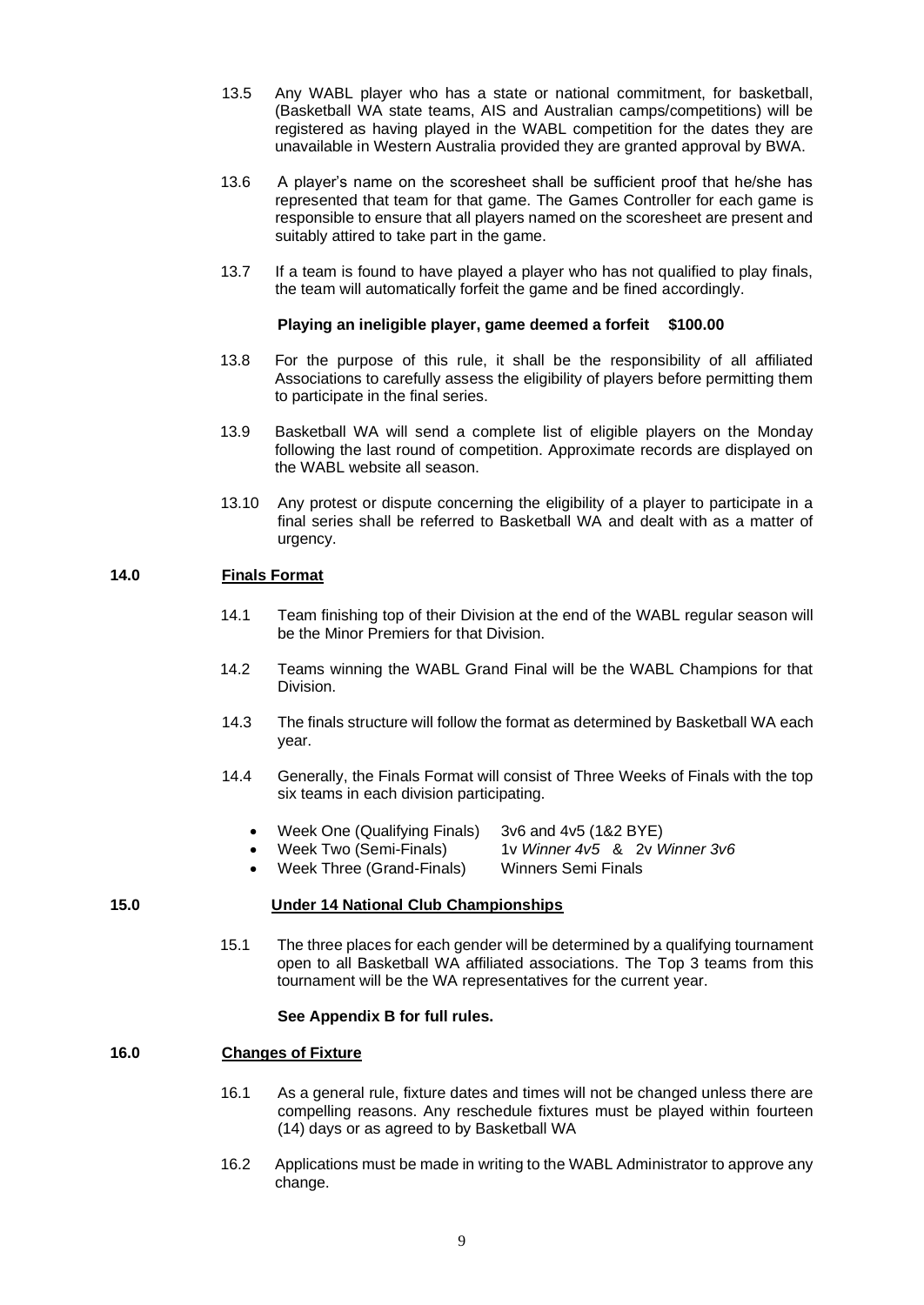## **17.0 Registration**

- 17.1 All players must register via the Online Player Registration form prior to playing any game.
- 17.2 Any club who adds an unregistered player to the scoresheet on the day of the game will be fined for failing to register a player.
- 17.3 Clubs must ensure player registrations have been completed by 5:00pm Friday before each round of competition. All players registering after 5:00pm Friday will not be included as a registered player in the scoresheet.
- 17.4 Basketball WA shall maintain a register of all registered players showing the player's name, address, date of birth, club and games played. Clubs are responsible for ensuring up to date & correct information is available in this register.
- 17.5 All Associations shall assume the responsibility with regard to the registration of players, payment of nomination fees and any fines to Basketball WA.

#### **Failure to register a player in the WABL Database before playing - \$50.00 per player fine**

# **18.0 Officials - Duty Teams**

18.1 Each team will be responsible for supplying one referee per game with a minimum Level one accreditation (Under 16 and above) or a Community Referee (Under 12 & 14)

# Failure to supply a referee (per game)  $$50.00$

18.2 Referee rosters are to be emailed to the home team by COB the Friday preceding the scheduled fixture. This roster is to include names and contact numbers of all referees. The away Associations Referee Co-ordinator is responsible to provide this information to the home Association's Game Controller.

#### **Failure to supply the roster to the home Associations Game Controller \$50.00**

18.3 The home team will supply a 24 second shot clock operator and a time keeper, the visiting team to supply a scorer

#### **Failure to supply a scorer, timekeeper or shot clock operator \$50.00**

#### **19.0 Services at Venue**

- 19.1 It shall be the responsibility of the Home Association to ensure that all equipment and personnel necessary for the correct and safe conduct of the game are supplied.
- 19.2 All courts are to be swept prior to Sunday games.
- 19.3 Reports of stadiums providing less than satisfactory equipment, services and personnel will be submitted to Basketball WA for its attention and actions, which may include re-fixturing to other venues and fines for offending Associations.
- 19.4 The Home Association is required to appoint a Games Controller who will adhere to the requirements of the WABL Duty Statement (Appendix B).
- 19.5 The Home Association/Venue are required to appoint a first aid person for duty when all WABL games are in progress.
- 19.6 Before commencement of each season, Games Controllers may be required to attend a meeting conducted by Basketball WA.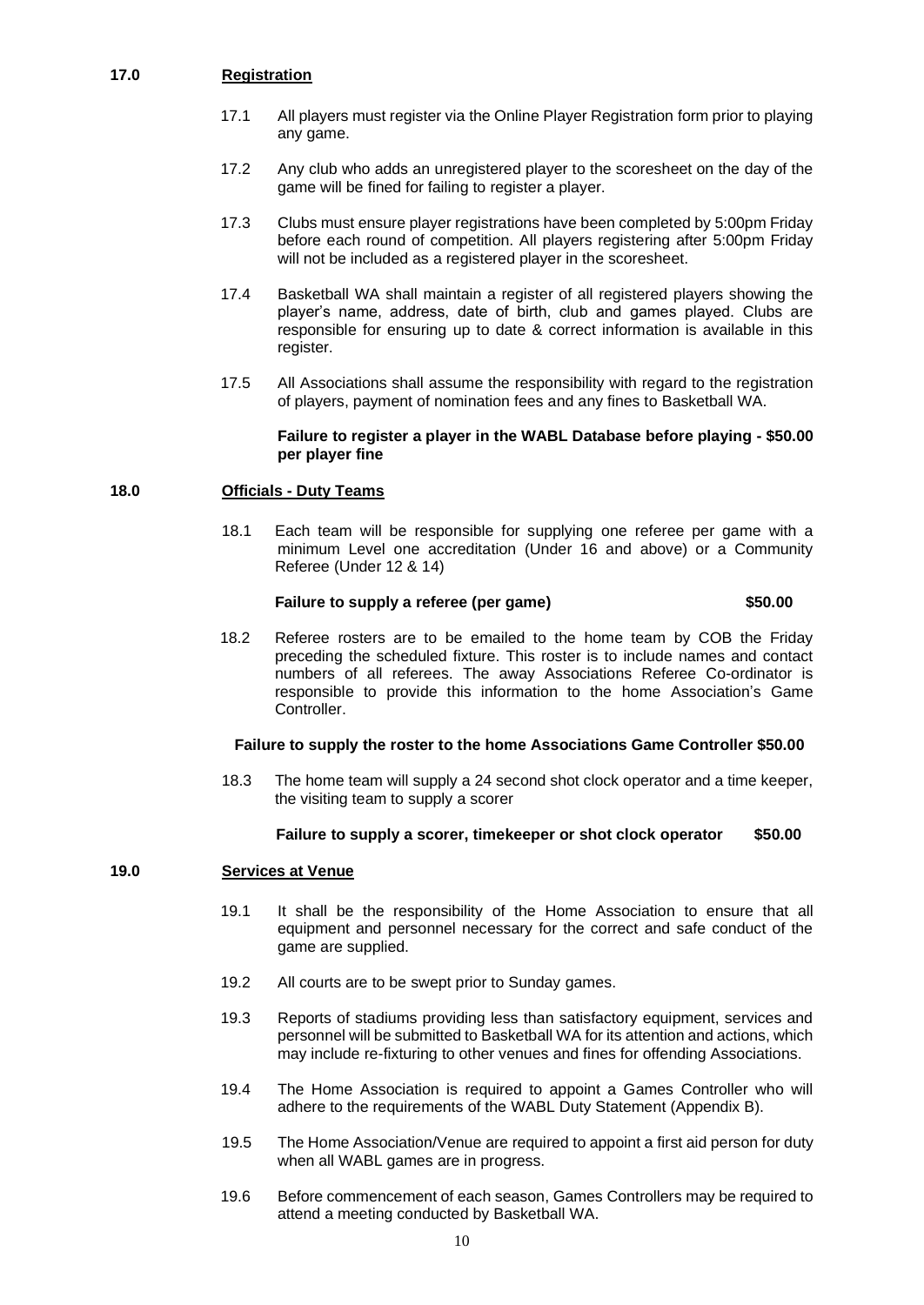- 19.7 In the case of dangerous conditions applying in any venue the Games Controller in conjunction with the Referee Co-ordinator and the referees have the right to cancel, or reallocate a game to another court.
- 19.8 In the event of any game being cancelled due to dangerous conditions, the Home Association will be responsible for the payment of the two referees.
- 19.9 Should any game be cancelled due to dangerous conditions, a written report must be submitted to Basketball WA.
- 19.10 All games cancelled due to dangerous conditions will be;
	- Re-played at the discretion of Basketball WA.
	- Should the original game have reached half time or more, the score at that time will stand.
	- If the game is to be re-played the Competitions Manager will determine all details for the game.

# **20.0 Clearances**

- 20.1 Subject to any by-law, rule or regulation made by an Association, a player registered with an Association and playing in a non-representative competition may also play within another Association in a non-representative competition without a clearance.
- 20.2 Clearances are required for a player to be eligible to represent another Association in any game conducted by Basketball WA.
- 20.3 All Associations have a responsibility to ask all new players who attend training sessions for any age group whether they are registered with another Association within the Basketball WA.
- 20.4 An Association shall conduct negotiations for a clearance with courtesy to the player and the player's current Association, with minimum pressure on the player and in a spirit of fairness
- 20.5 Where a player is playing in the WABL competition, a clearance on a form approved by Basketball Western Australia shall be obtained from the player's Association before the player may register with another Association.
- 20.6 An Association receiving a request for a clearance shall reply to the request within fourteen (14) days of its receipt, either by granting or refusing the request.
- 20.7 If a club fails to reply to the request for clearance within the required fourteen (14) days, the player may immediately notify Basketball WA and request that Basketball WA grant the clearance.
- 20.8 Basketball WA shall make enquiries with the players current Association as to whether there are exceptional circumstances delaying granting the clearance and if not, Basketball WA shall grant the clearance.
- 20.9 A WABL Transfer Fee must be paid to Basketball WA via the Online Clearance Form prior to clearance being granted.
- 20.10 Basketball WA will not allow the clearance of a player from one affiliated Association to another affiliated Association after the fourth playing date of the season.
- 20.11 An Association may only refuse a clearance at the completion of a season if the player has not fulfilled their obligations to, or is unfinancial with the Association or Basketball WA.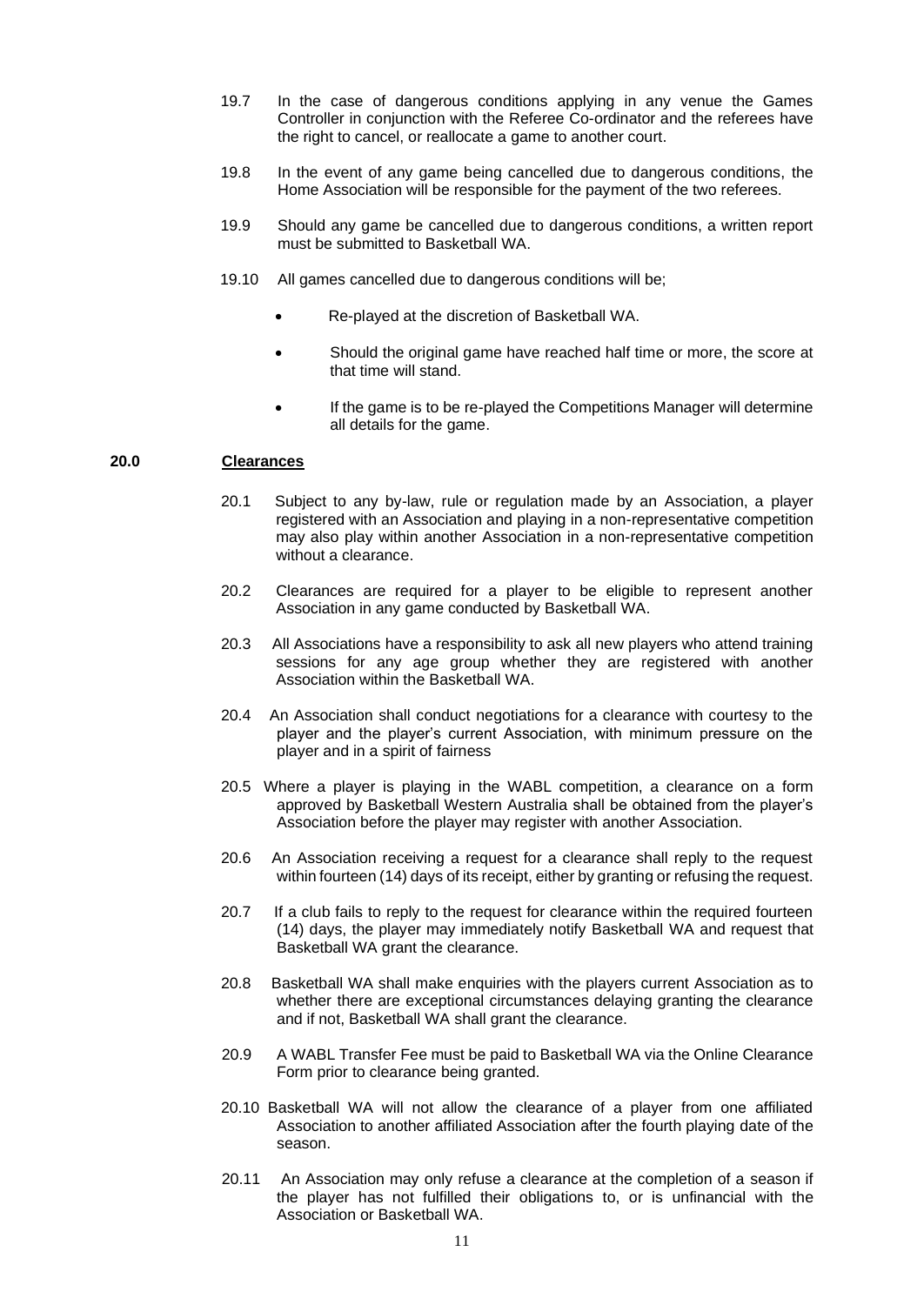- 20.12 No clearance is required by a player who has not played in a Basketball WA competition for an affiliated Association during the previous twelve (12) months.
- 20.13 It is the responsibility of all Associations to register with Basketball WA all players that are unfinancial. This will assist Basketball WA to ensure that:
	- clearances are not granted to unfinancial players
	- players who have previously been registered with an Association, but have not played for that Association for the previous twelve (12) months, and are unfinancial, from being allowed to register until they have paid all outstanding fees
- 20.14 Clearance Penalties

#### **An Association which breaches the clearance by-laws may be fined a sum not exceeding \$500 by Basketball WA.**

#### **21.0 Interstate Clearances**

- 21.1 All interstate players wishing to play for an Association in a representative competition in WA conducted by Basketball WA shall register to play.
- 21.2 Basketball WA may, after consultation with the Association with which the player is currently registered, grant an application for a clearance to a player who wishes to play in another State.
- 21.3 All interstate clearances are to be completed on a Basketball Australia clearance form.

#### **22.0 Game Scoresheets**

- 22.1 The first name and surname of all players shall be recorded on the game scoresheet.
- 22.2 The Home Association is required to ensure all game results are submitted at the conclusion of each game. Should internet connection be limited on each court, all results should be submitted at the conclusion of each day.
- 22.3 Any Association not complying with the requirement as set out in 22.2 maybe subject to a fine.

#### **Failure to lodge game results \$100.00**

#### **23.0 Tribunal**

The normal tribunal rules of Basketball WA apply.

#### **24.0 Protests**

- 24.1 Associations shall have the right to lodge a report in the nature of a charge or protest, or giving notice of a dispute in relation to the conduct of a competition match, the eligibility of any player taking part in the match, the behaviour of any person(s), or the result of any competition match.
- 24.2 The above notification shall then be followed up by a written report from the Association and submitted to the Basketball WA office within 24 hours of the conclusion of the game. Such a report shall include a comprehensive account of the incident or happening giving rise to the charge, protest or dispute, shall name the team and/or players concerned and the officials in control of the match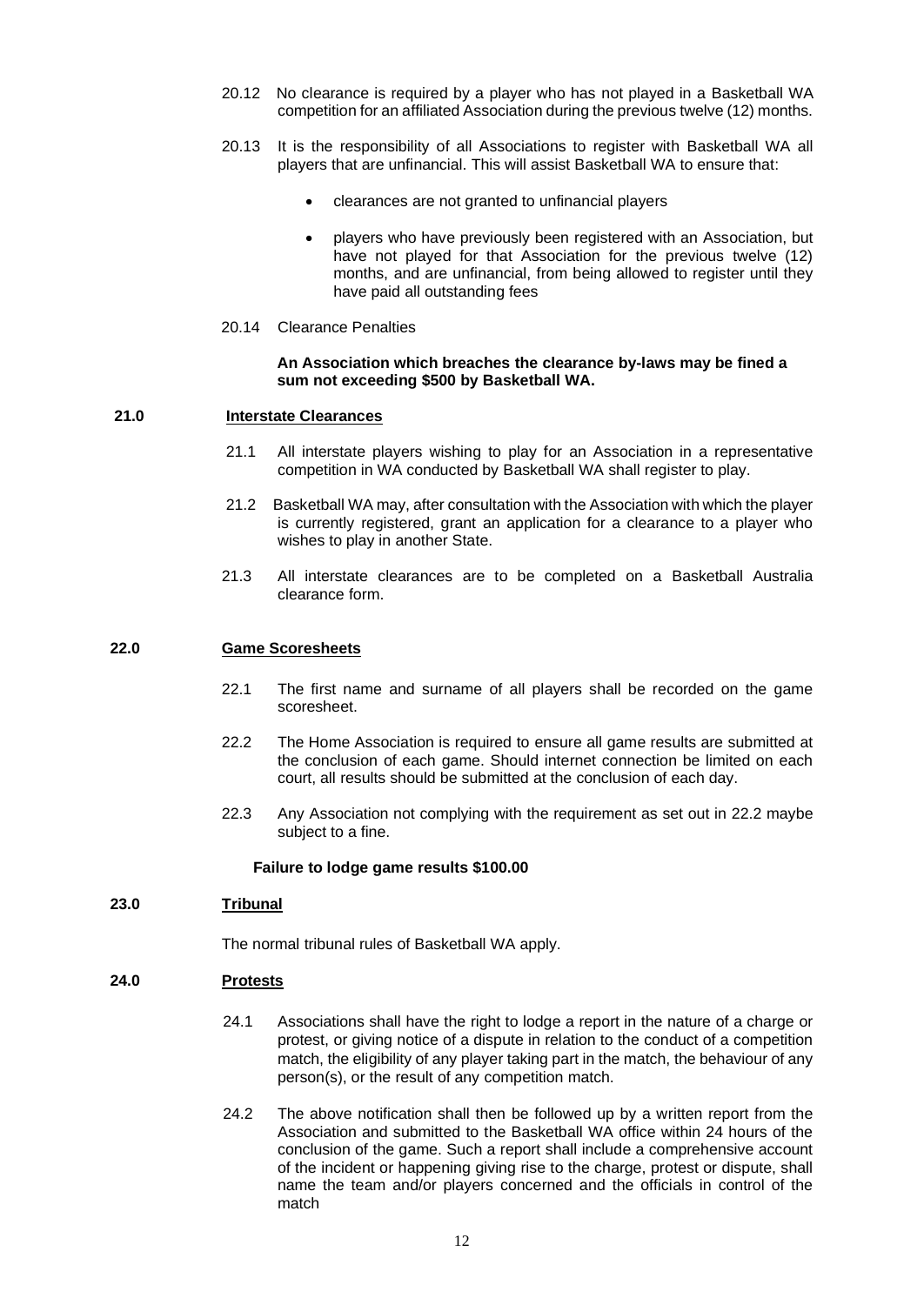24.3 A \$100.00 monetary security is required which is refundable if the protest is upheld.

# **25.0 Unfinancial Associations**

- 25.1 All Associations must pay nomination and registration fees prior to be the start of the season.
- 25.2 All fines must be paid within fourteen (14) days of notification by Basketball WA of the fine.
- 25.3 Any Association that is unfinancial with Basketball WA shall not be eligible to compete in the WABL.

# **26.0 Jurisdiction**

For the purpose of these rules, members of the WABL Associations are considered to be within the jurisdiction of Basketball WA whilst they are in the precincts of any court or building being hired or used by Basketball WA for the purpose of conducting any match or competition or any other business of Basketball WA.

#### **27.0 Items not Provided For**

- 27.1 Any matter not covered by the scope of these rules, provided that it comes within the objectives of Basketball WA, shall be dealt with by Basketball WA.
- 27.2 Basketball WA reserve the right to arrive at decisions outside these rules, in special circumstances and upon written application.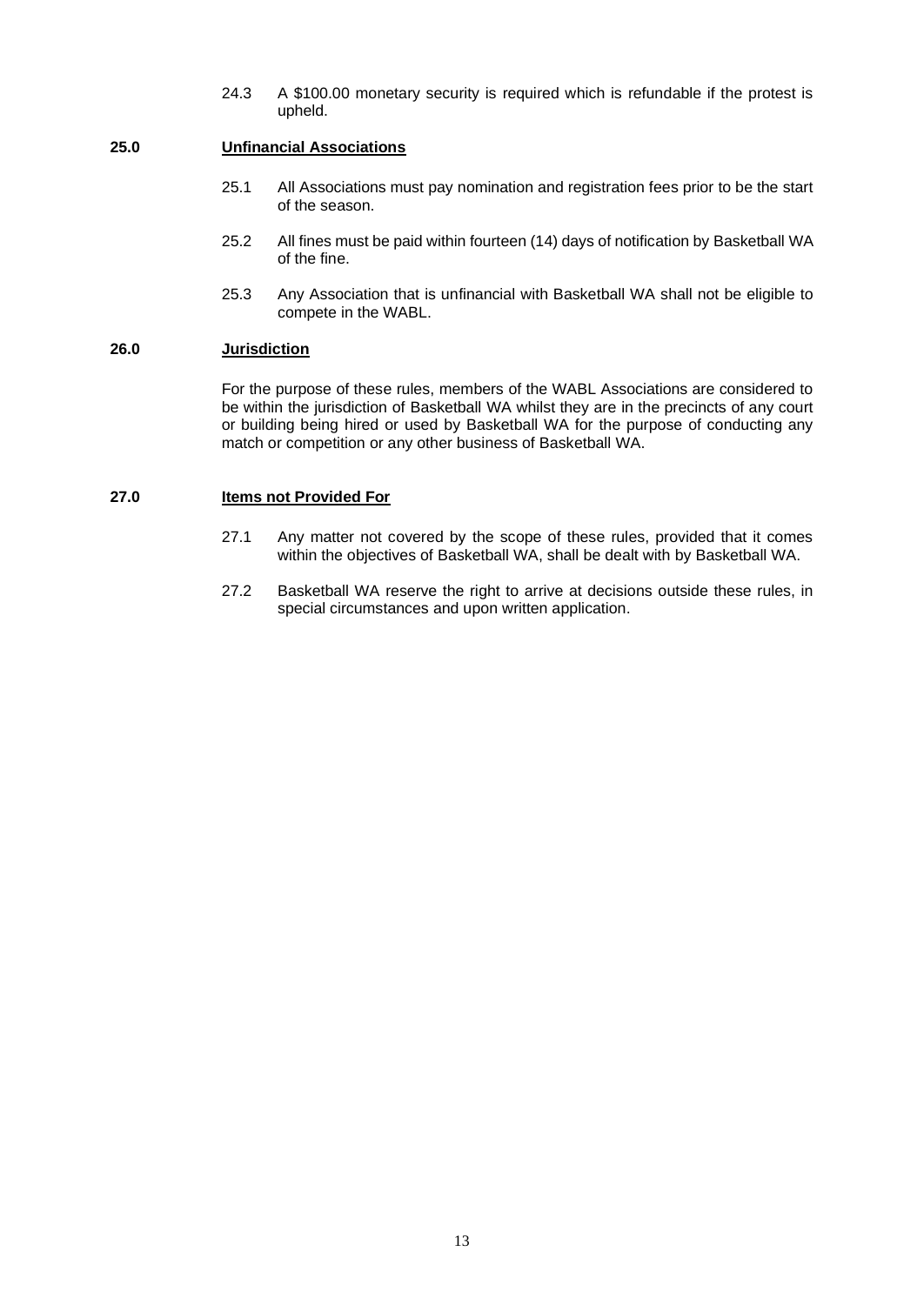# **Appendix A**

#### **Games Controller Duty Statement.**

- 1. Prepare scoring tablets for each court.
- 2. Submit all results immediately after the game concluding. Should internet connection not be available on each court, results must be submitted at the conclusion of the day.
- 3. Make sure that referees, Referee Co-ordinator and Referee Coaches check in prior to their first game and make payments at the conclusion of their last game.
- 4. Ensure that all equipment is available and working satisfactorily including the 24 second shot clock.
- 5. Please ensure that each team has a referee, if not a fine notation should be made on the Stadium Report form.
- 6. Do not change referees from one game to another unless in conjunction with the Referee Coordinator.
- 7. Make sure that all players warm up in the correct playing uniform, warm up top or tracksuit. No hats are permitted on court. Players not properly attired should not be permitted to either warm up or take position on the team bench.
- 8. Make sure all players in the under 12 to under 18 Age Groups are wearing a mouthguard.
- 9. Supervise the court areas, especially the position of spectators and control any aggressive outbursts or bad behaviour by parents or club supporters. Encourage everyone to abide by the Code of Conduct.
- 10. Be available for referees to consult with in the event of a possible cancellation of game due to dangerous conditions.
- 11. Any tribunal report made by the referee must be faxed to Basketball WA at the end of the day. Notify Competitions Manager of any tribunal reports via phone call or email.
- 12. Post the completed Basketball WA injury report forms when required.
- 13. Complete the Stadium Report Form and forward to Basketball WA at the conclusion of the day.
- 14. Be familiar with the Competition Rules and Conditions as set by Basketball WA and attend preseason meeting to discuss requirements and changes to the next WABL season.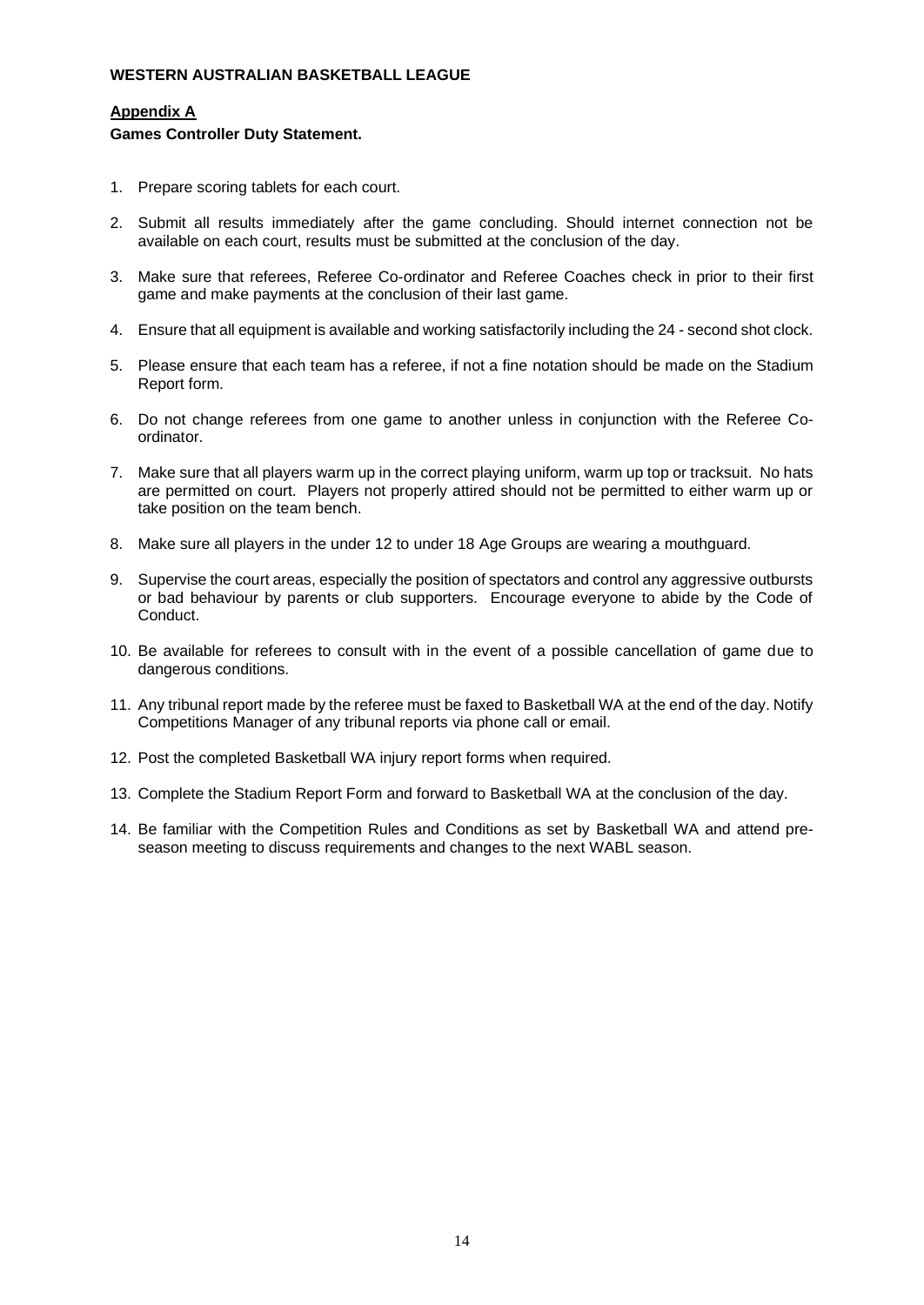# **Appendix B**

#### **Under 14 National Club Championships Nomination Rules**

Western Australia is entitled to be represented by three female and three male teams at the Under 14 National Club Championships. The three teams within each gender will be represented by three different associations.

The six teams selected to represent Western Australia will be the top 3 boy's and girl's teams of the Qualifying Tournament as run by Basketball WA. Only those Associations who will accept the opportunity to represent WA at the under 14 National Club Championships should nominate for the Qualifying Tournament. The tournament is open to all Basketball WA Affiliated Associations.

# **1.0 ELIGIBILITY FOR PLAYER PARTICIPATION**

Ten players may be named in each team to travel.

All players must be under 14 years of age as at the 31 December of the year in which they will be participating in the National Club Championships.

**All players on the final team listing to represent their Association at the National Club Championships (September/October) must have competed for their association during that year of the WABL competition.** 

# **2.0 ITEMS NOT PROVIDED FOR**

Any matter not covered by this Appendix, provided that it comes within the objects of the Basketball WA, shall be dealt with by Basketball WA.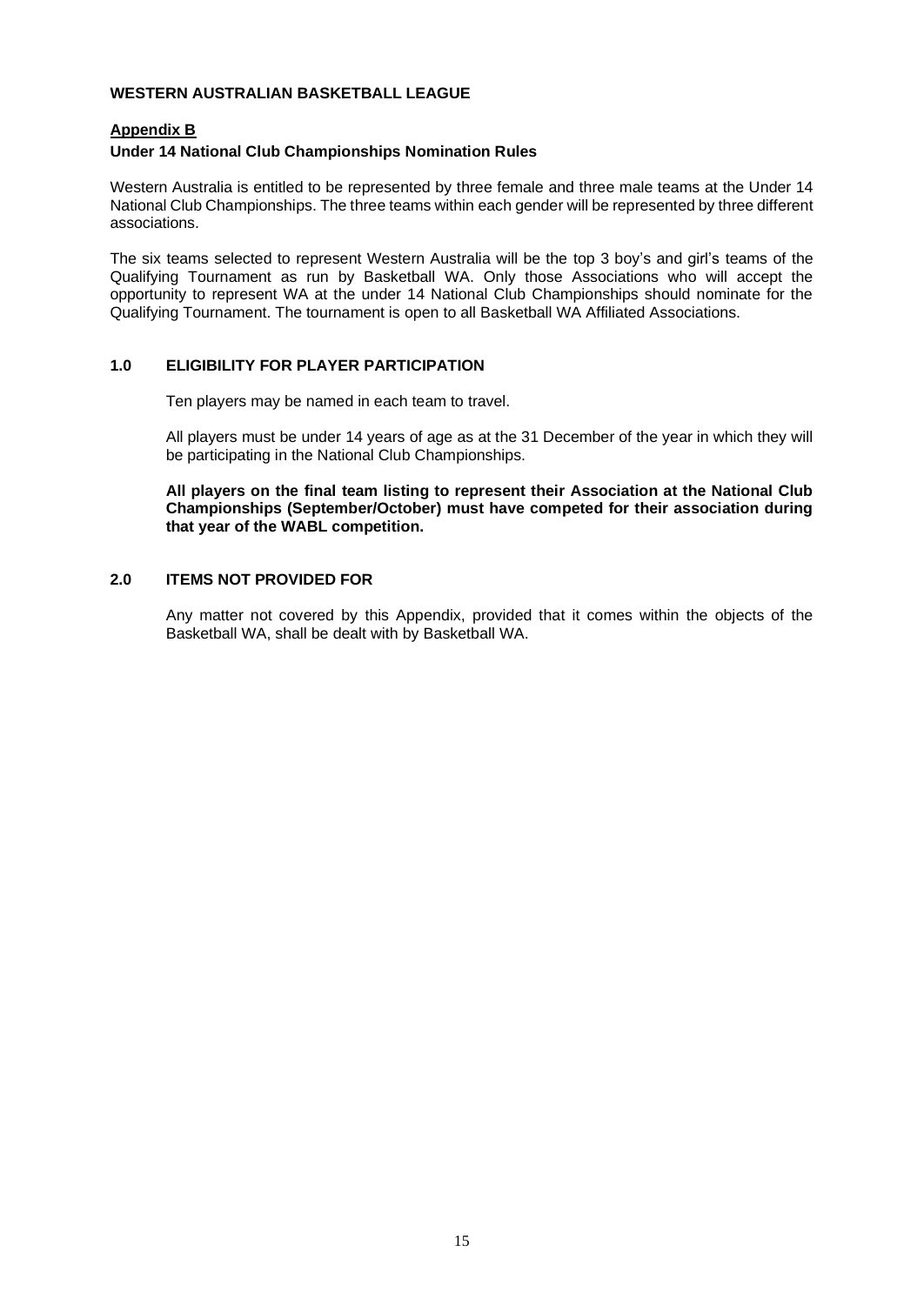# **Appendix C**

# **Guidelines for the use of Video and Stills Cameras**

# **WABL Guidelines for the use of Video and Cameras**

The issue of photography of minors, both still and video is an increasing concern in our society. Basketball Australia has a policy requiring the use of permission forms for individuals for National Championships. This is enforceable under such a controlled environment but would be impractical to facilitate under WABL conditions.

Basketball WA is mindful of the importance of recording of basketball contests to parents, coaches and relatives.

#### **The following guidelines are designed to assist WABL Associations and Games Controllers:**

- Photographs / Video recordings may be made of WABL games unless the venue Games Controller is notified of an issue with this taking place.
- If a complaint or privacy notice is received by the Games Controller, they are to approach the photographer / video operator in a non-threatening manner, ask what the purpose of their recording is and ascertain the person's name and contact details.
- The Games Controller is then to explain to the photographer / video operator of the notice that has been received and that another person has requested that their child not be recorded. The Games Controller should then request the person's cooperation in not making any further recordings of the relevant game.
- If the photographer / video operator refuses to co-operate, only the stadium manager is to then enforce any venue policies. The refusal should then be reported to the complainant and the detail noted on the Games Controller's Report Form. If the complainant wishes to take the matter further, then this is up to them.
- At no stage should the Games Controller threaten to throw the photographer / video operator out of the stadium or report them to the police as this could possibly amplify the situation.